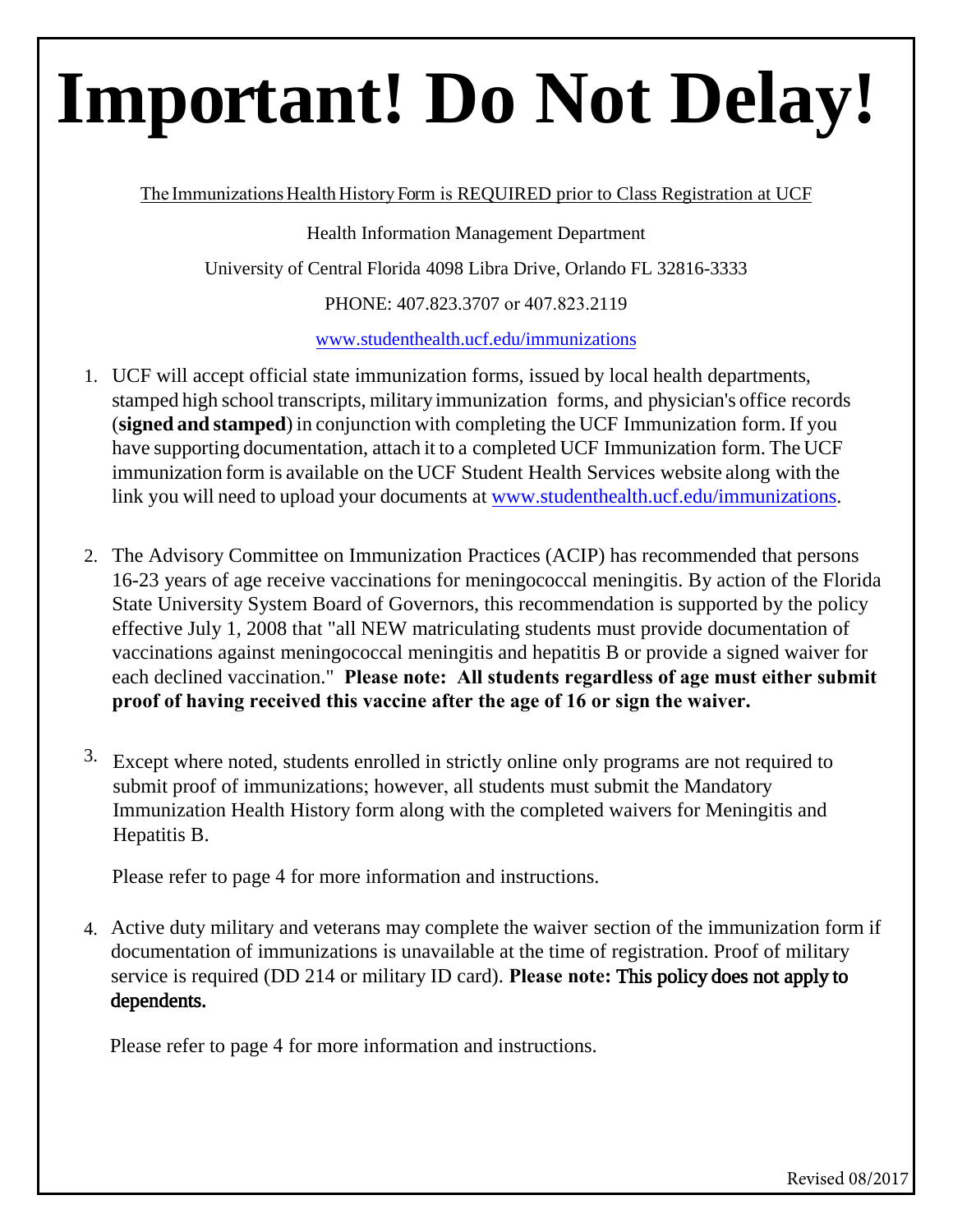*Accurate and complete immunization information is required for registration at UCF. Incomplete information may result in your registration being delayed or even blocked. Please follow these directions:*

**Name/phone, etc.** Print all information legibly**. Provide UCF ID number**

**Section A: Required Immunizations.** Required for **EVERYONE** born after Dec. 31, 1956.

**1. MMR:** This combination vaccine is often given because it protects from measles, mumps, and rubella. Two doses are required for entry into UCF. (1) The first dose must have been received at 12 months of age or later and in 1971 or later. (2) The second dose must have been received at least 30 days after the first dose as per CDC guidelines.

**\*OR\***

**Measles (Rubeola):** Two doses are required. (1) The first dose must have been received at 12 months of age or later and in 1968 or later. (2) The second dose must have been received at least 30 days after the first dose.

**\*AND\***

**Rubella (German Measles):** One dose is required at 12 months of age or later and in 1969 or later.

**2. Hepatitis B (HBV) immunization:** You are encouraged to receive this series. Students in many Academic Health Programs are required to have the HBV series. Students wishing to decline this vaccine must read the information provided below. Signing a waiver indicates that you understand the possible risk involved in not receiving this immunization. If you are under the age of 18, a parent or guardian must sign the waiver for you. The vaccine is usually administered as a three-dose series on a 0-, 1-, and 6-month schedule. The 2nd dose should be given 1 month after the first dose; the third dose should be given at least 2 months after the second dose and at least 4 months after the first dose. The Hepatitis B two-dose schedule "Recombivax" should be supported by an official document and the 2nd shot is administered 4-6 months after the first one.

\* Twinrix (Hepatitis A/B) series may be used as a substitute for the Hepatitis B series.

**3. Meningococcal meningitis vaccines:** The Advisory Committee on Immunization Practices (ACIP) currently recommends these vaccines for persons 16-23 years of age. The ACIP also recommends a booster dose of meningococcal vaccine for students who received their primary dose before the age of 16 years. Students wishing to decline the vaccine must first read the information in the box below. Signing the waiver indicates that you understand the possible risk involved in not receiving this vaccine. If you are under the age of 18, a parent or guardian must sign the waiver for you.

Waiver Statement-Meningococcal Meningitis: College students, especially freshman living in residence halls, are at an increased risk for contracting meningococcal disease. The bacterial form of this disease can lead to serious complications such as swelling of the brain, coma, and even death within a short period of time. FDA approved vaccines are currently available that decrease a person's risk of acquiring meningococcal meningitis. There are (5) different serotypes (A, B, C, Y and W-135). Two conjugate vaccines (MCV4) offer protection against serotypes (A, C, Y and W-135), and two vaccines cover the B strain of the bacteria. For more specific information about meningococcal meningitis and college student risks, please visit UCF Student Health Services website: www.studenthealth.ucf.edu/immunizations

Waiver Statement-Hepatitis B: Hepatitis B (HBV) is a serious viral infection of the liver that can lead to chronic liver disease, cirrhosis, liver cancer, liver failure, and even death. This disease is completely preventable. Hepatitis B vaccine is available to all age groups to prevent Hepatitis B viral infection. A series of three doses of vaccine are required for optimal protection. Missed doses may still be sought to complete the series if only one or two have been received. The HBV vaccine has a record of safety and is believed to confer lifelong immunity in most cases. For more specific information about Hepatitis B disease and vaccines, please visit UCF Student Health Services [website:](http://www.studenthealth.ucf.edu/) [www.studenthealth.ucf.edu](http://www.studenthealth.ucf.edu/)/immunizations

#### **Section B: Recommended Immunizations for Good Health**

- Td (Tetanus)/Diphtheria or/and Tdap (Tetanus/Diphtheria/Pertussis) Booster shot within last 10 years. Space is provided to record this
- Varicella (Chicken pox) History of disease or vaccine is acceptable. Indicate the date you had chicken pox. OR: Provide proof of two doses of Varivax. OR: Provide results of a blood test on a laboratory form.
- Hepatitis A, HPV, Polio, Influenza, Other In the boxes provided in this section you may also list any additional vaccines that were administered. These are not required.

**Section C: Identify if you have Type (1) Diabetes and whether or not you are interested in participating in the UCF Student Health Services program to help students with Type (1) Diabetes.**

**Section D: A signature of parent or guardian MUST be included on the form if the student is under the age of 18.**

**For more Helpful Tips to complete the immunization form and for information about valid exemptions, check out UCF Student Health Services website at**[: www.studenthealth.ucf.edu/immunizatio](http://www.studenthealth.ucf.edu/immunizations)ns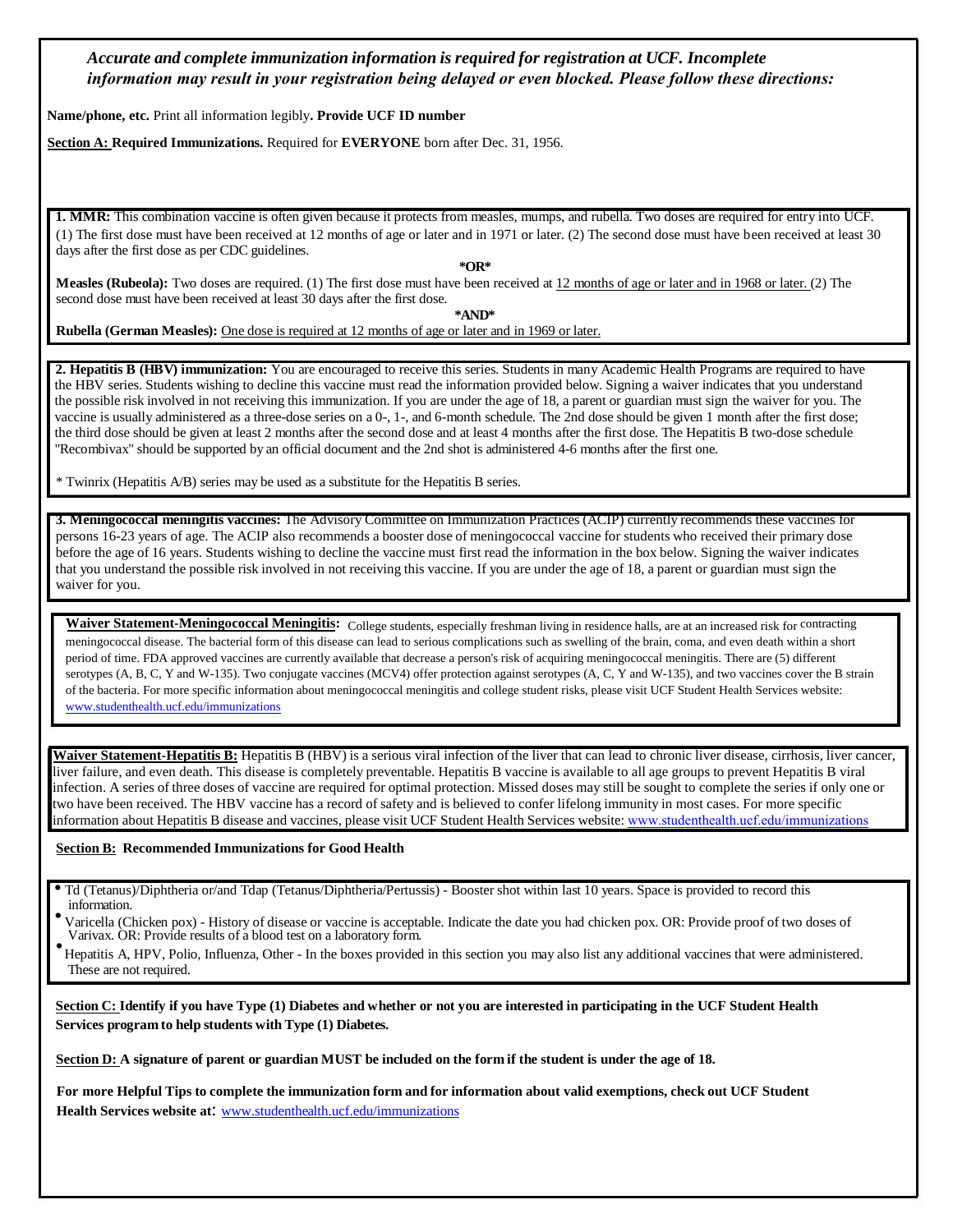### University of Central Florida Health Information Management Department

4098 Libra Drive, Orlando, FL 32816-3333

PHONE: 407.823.3707 or 407.823.2119

http://www.studenthealth.ucf.edu/immunizations

# Students Requiring Waivers Only

If you have previously submitted immunization requirements and have been notified by the UCF Immunization Department that you only need to submit the health form and necessary waivers, you may electronically sign the [waivers on the health form and submit it on](http://www.studenthealth.ucf.edu/immunizations/) our website at www.studenthealth.ucf.edu/immunizations.

This also applies to students enrolled in strictly online programs or those who are active duty or veterans.

### UCF Online Only Students

Except where noted, students enrolled in solely online programs are not required to submit proof of immunizations; however, all students must submit the UCF Mandatory Immunization Health History form along with the completed waivers for Meningitis and Hepatitis B.

The waivers include signing and dating the statement below Section A. This does not apply to students whose program offers on-campus courses but choose to complete the degree online without being admitted into the UCF Online Program. If you are unsure if this applies to you, please contact the UCF Online Program at 855-903-8576 or [www.ucf.edu/online/](https://www.ucf.edu/online/).

# UCF Active Duty Military and Veteran Exception

Active duty military and veterans may complete the waiver section of the immunization form if documentation of immunizations is unavailable at the time of registration. Proof of military service is required (DD 214 or military ID card); however, all students must submit the Mandatory Immunization Health History form along with the completed waivers for Meningitis and Hepatitis B. The waivers include signing and dating the statement below Section A. This policy does not apply to dependents (spouses, children, etc.).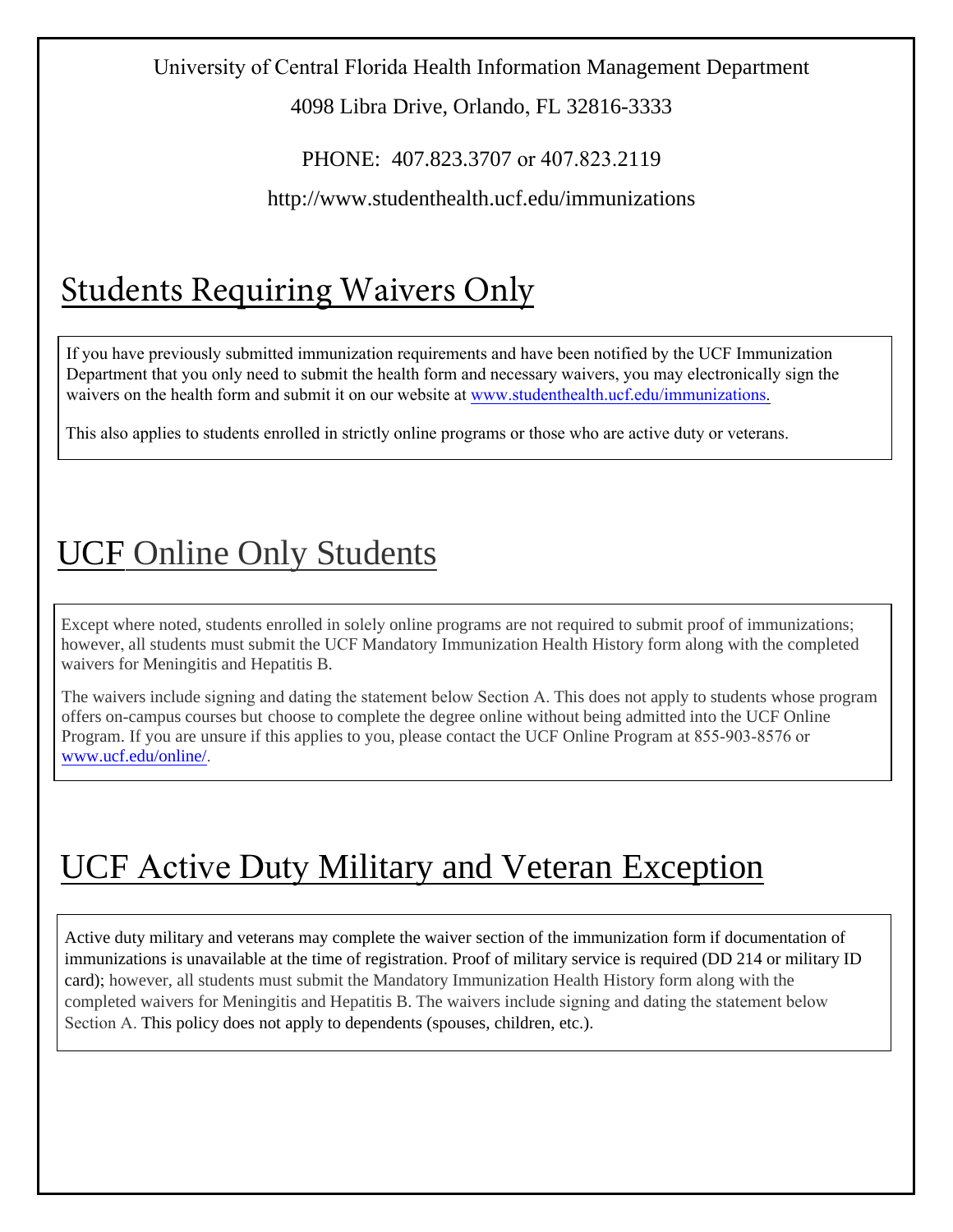

#### UNIVERSITY OF CENTRAL FLORIDA

### **HEALTH FORM**

During your first semester at the UCF College of Nursing, you must have met the following heath requirements, as attested to by a licensed healthcare provider. This form and any other supporting documents must be uploaded into Castle Branch for verification. Please note; your TB test and physical exam are to be updated and submitted annually.

|                                                                              | UCF ID: $\qquad \qquad$ |                     |              |
|------------------------------------------------------------------------------|-------------------------|---------------------|--------------|
| Program: □MSN □DNP                                                           |                         |                     |              |
| <b>REQUIRED IMMUNIZATIONS:</b>                                               |                         |                     |              |
| Tetanus/Diphtheria/Pertussis (Tdap)                                          | Date                    |                     |              |
| Booster within the past ten years                                            |                         |                     |              |
| Measles, Mumps, Rubella (MMR) vaccine(s)                                     | Dose 1                  | Dose 2<br><b>OR</b> | <b>Titer</b> |
| OR laboratory evidence of a positive titer                                   |                         |                     |              |
| Varicella (Chicken Pox) Vaccine(s)                                           | Dose 1                  | Dose 2<br><b>OR</b> | <b>Titer</b> |
| OR laboratory evidence of a positive titer                                   |                         |                     |              |
| Hepatitis B Vaccine (at least two out of                                     | Dose 1                  | Dose 2              | Dose 3       |
| three must be completed prior to the                                         |                         |                     |              |
| start of clinical) OR laboratory evidence                                    | <b>Titer</b>            |                     |              |
| of a positive titer                                                          |                         |                     |              |
| <b>HIGHLY RECOMMENDED:</b>                                                   | Date                    |                     |              |
| Hepatitis A Vaccine                                                          |                         |                     |              |
| Meningococcal Conjugate Vaccine                                              |                         |                     |              |
| Influenza Vaccine (annually)                                                 |                         |                     |              |
| COVID-19 Vaccine $-1$ or series of 2 vaccines<br>(depending on manufacturer) |                         |                     |              |